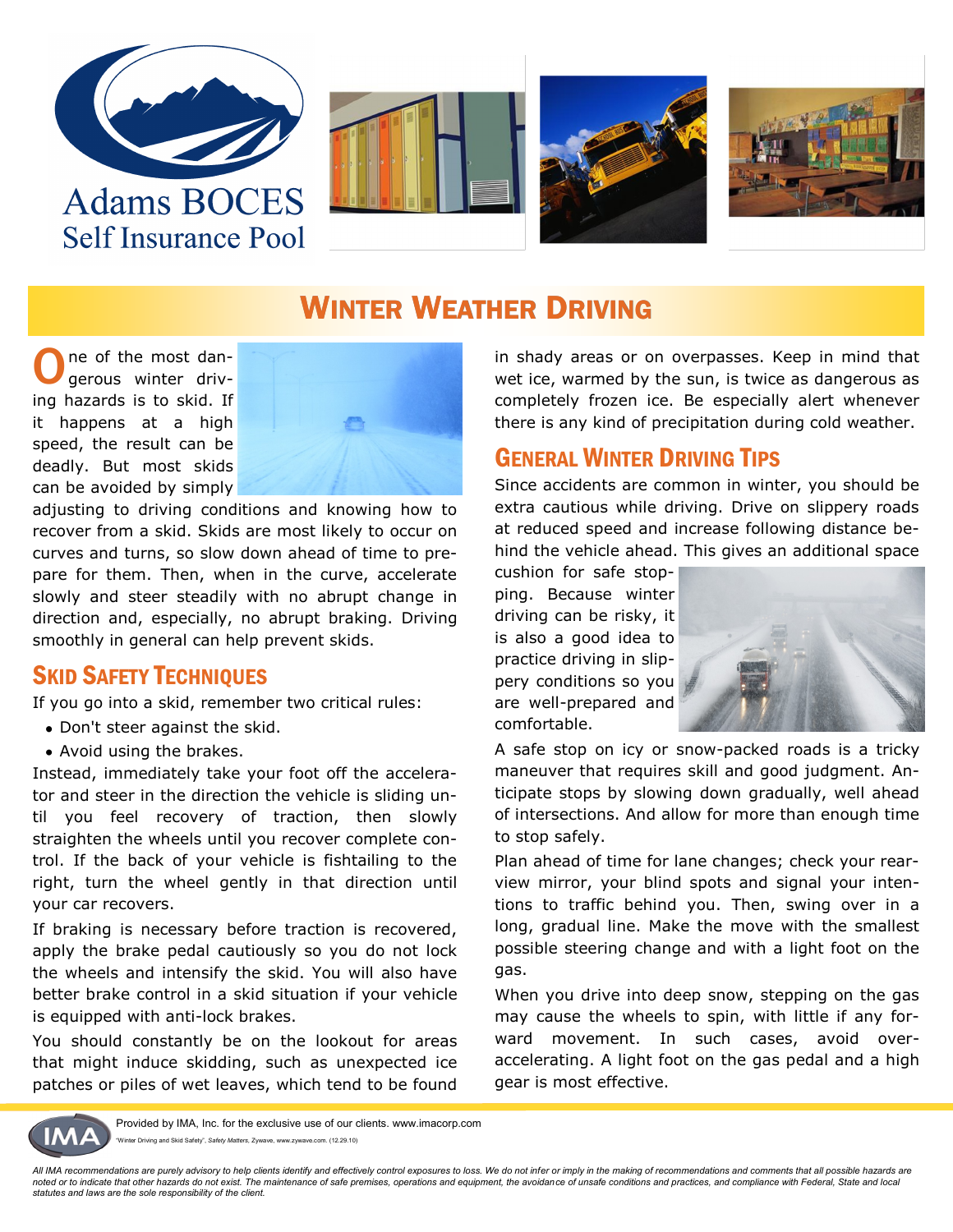





## CÓMO MANEJAR CON TEMPERATURAS INVERNALES

U nos de los mayores peligros con los que hay cuando se maneja en el invierno son los patinazos. Si suceden a altas velocidades, las consecuencias pueden ser mortales. Sin embargo, la mayoría de los patinazos pueden evitarse si



sencillamente nos ajustamos a las circunstancias en las que se maneja y si sabemos cómo debemos reaccionar ante un patinazo. Lo más probable es que los patinazos ocurran en curvas y vueltas, de modo que le aconsejamos que reduzca la velocidad con anticipación para estar preparado para cuando llegue. Luego, cuando llegue a la curva, acelere lentamente y sostenga el volante con firmeza sin cambios repentinos de dirección y, particularmente, sin frenazos repentinos. La conducción sin altibajos del vehículo en general puede impedir que sucedan los patinazos.

#### TÉCNICAS DE SEGURIDAD CONTRA PATINAZOS

Si su vehículo comienza a patinar, recuerde dos preceptos cruciales:

- No mueva el volante en dirección contraria al patinazo.
- Evite usar los frenos.

Más bien, retire inmediatamente el pie del acelerador y mueva el volante en la dirección en que esté deslizándose el vehículo, hasta que sienta que ha recuperado la tracción; después, enderece las llantas lentamente hasta que recupere el control absoluto. Si la parte trasera de su vehículo se está moviendo hacia la derecha, mueva suavemente el volante en esa dirección hasta que su automóvil se recupere.

Si es imprescindible frenar antes de que recupere la tracción, aplique el pedal del freno con precaución para que no bloquee las llantas e intensifique el patinazo. También tendrá mejor control de los frenos en caso de un patinazo si su vehículo está equipado con un sistema de antibloqueo de frenos.

Siempre debe mantenerse alerta para que pueda detectar las zonas que podrían causar un patinazo, como áreas congeladas o pilas de hojas húmedas imprevistas que a menudo se encuentran en áreas sombreadas o en pasos elevados de carreteras. Tenga presente que el hielo húmedo, caldeado por el sol, es doblemente peligroso que el hielo congelado completamente. Esté particularmente alerta cuando quiera que haya cualquier tipo de precipitación durante temperaturas frías.

### RECOMENDACIONES GENERALES PARA MANE-JAR EN INVIERNO

Puesto que los accidentes son comunes en invierno, debería tener mucho cuidado cuando maneje. Maneje a velocidades reducidas en carreteras resbaladizas y aumente la distancia que le separe del vehículo que



tenga al frente suyo. Esto le brindará un espacio adicional de amortiguación en caso de que tenga que detenerse sin correr peligro. Debido a que manejar en invierno puede ser peligroso, también es buena idea que practique manejando en condiciones resbaladizas para que esté bien preparado y se sienta cómodo cuando se vea en esta situación.

Parar con seguridad en carreteras congeladas o repletas de nieve es una maniobra difícil que requiere habilidad y buen juicio. Prevea las paradas reduciendo poco a poco la velocidad, mucho antes de llegar a los cruces. Y concédase suficiente tiempo para que pueda detenerse sin peligro.

Planifique con anticipación los cambios de carril; verifique el tránsito en su espejo retrovisor, particularmente los puntos ciegos, e indique a los vehículos que le siguen cuáles son sus intenciones. Después, pásese al otro carril trazando una curva larga y gradual. Haga el movimiento con el mínimo cambio de dirección posible y con el pie ligeramente apoyado sobre el acelerador.

Cuando se entra con el automóvil en la nieve profunda, la aceleración del vehículo podría causar que las llantas empiecen a girar, con poco o ningún movimiento hacia delante. En casos semejantes, evite el exceso de aceleración. Es más eficaz conservar el pie ligeramente apoyado sobre el acelerador y en transmisión directa.



Provided by IMA, Inc. for the exclusive use of our clients. www.imacorp.com ter Driving and Skid Safety", Safety Matters, Zywave, www.zywave.com. (12.29.10)

All IMA recommendations are purely advisory to help clients identify and effectively control exposures to loss. We do not infer or imply in the making of recommendations and comments that all possible hazards are *noted or to indicate that other hazards do not exist. The maintenance of safe premises, operations and equipment, the avoidance of unsafe conditions and practices, and compliance with Federal, State and local statutes and laws are the sole responsibility of the client.*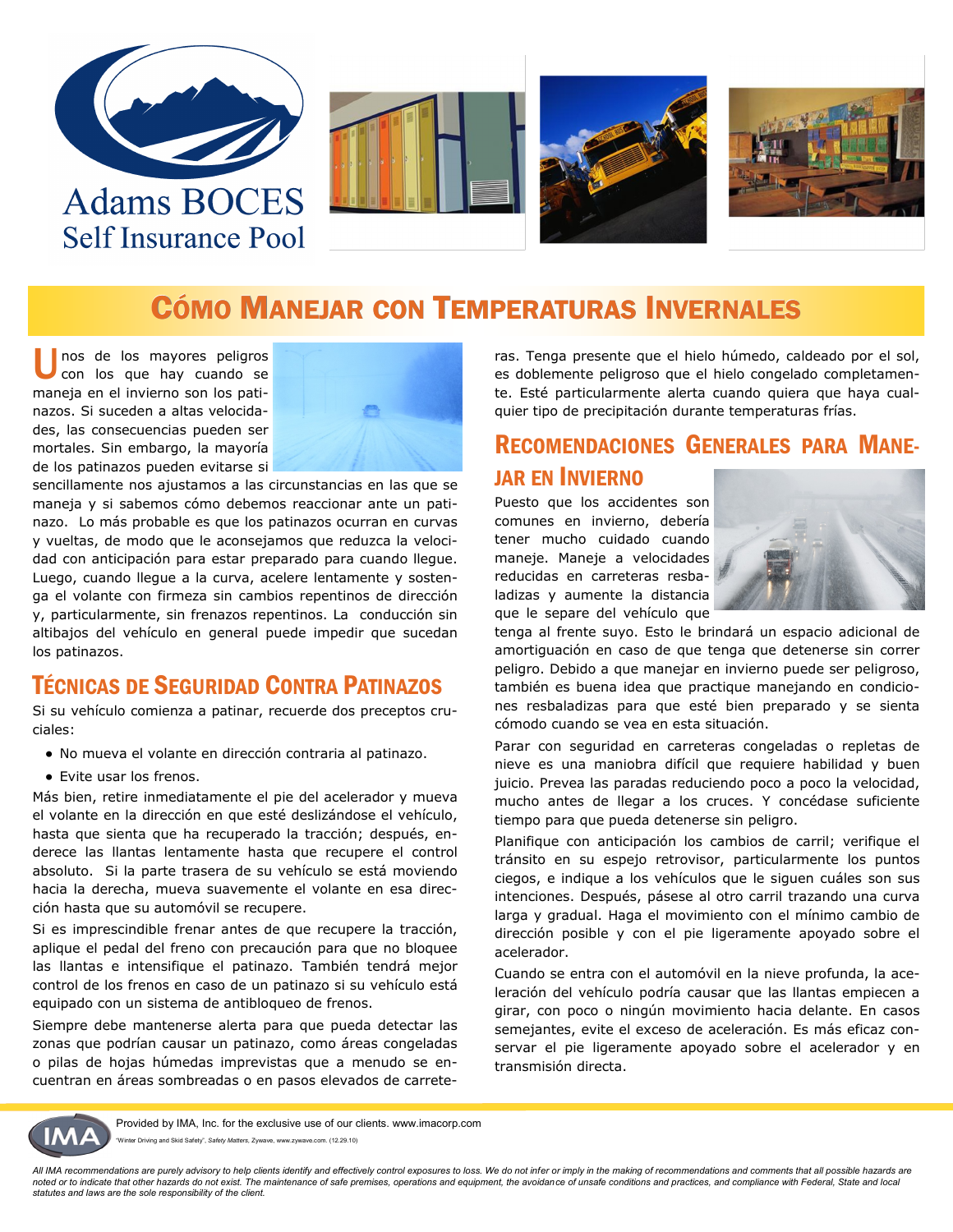

# IF YOU GO INTO A SKID...

## **If you go into a skid, remember two critical rules:**

- Don't steer against the skid
- Avoid using the brakes





Provided by IMA, Inc. for the exclusive use of our clients. www.imacorp.com Driving and Skid Safety", Safety Matters, Zywave, www.zywave.com. (12.29.10)

All IMA recommendations are purely advisory to help clients identify and effectively control exposures to loss. We do not infer or imply in the making of recommendations and comments that all possible hazards are<br>noted or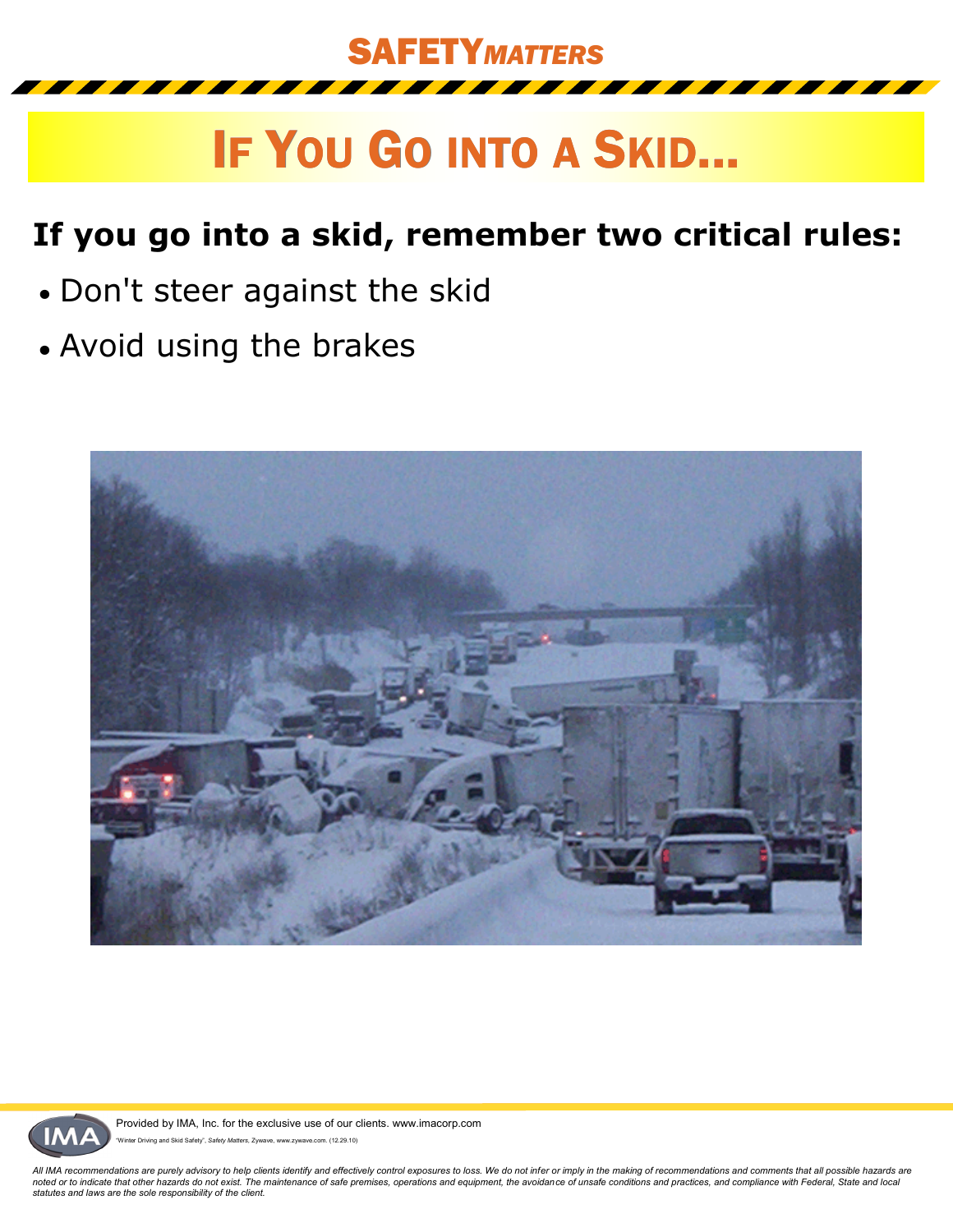SAFETY*MATTERS*

# SI COMIENZA A PATINAR

## **Si su vehículo comienza a patinar, recuerde dos preceptos cruciales:**

- No mueva el volante en dirección contraria al patinazo
- Evite usar los frenos





Provided by IMA, Inc. for the exclusive use of our clients. www.imacorp.com Driving and Skid Safety", Safety Matters, Zywave, www.zywave.com. (12.29.10)

*All IMA recommendations are purely advisory to help clients identify and effectively control exposures to loss. We do not infer or imply in the making of recommendations and comments that all possible hazards are noted or to indicate that other hazards do not exist. The maintenance of safe premises, operations and equipment, the avoidance of unsafe conditions and practices, and compliance with Federal, State and local statutes and laws are the sole responsibility of the client.*